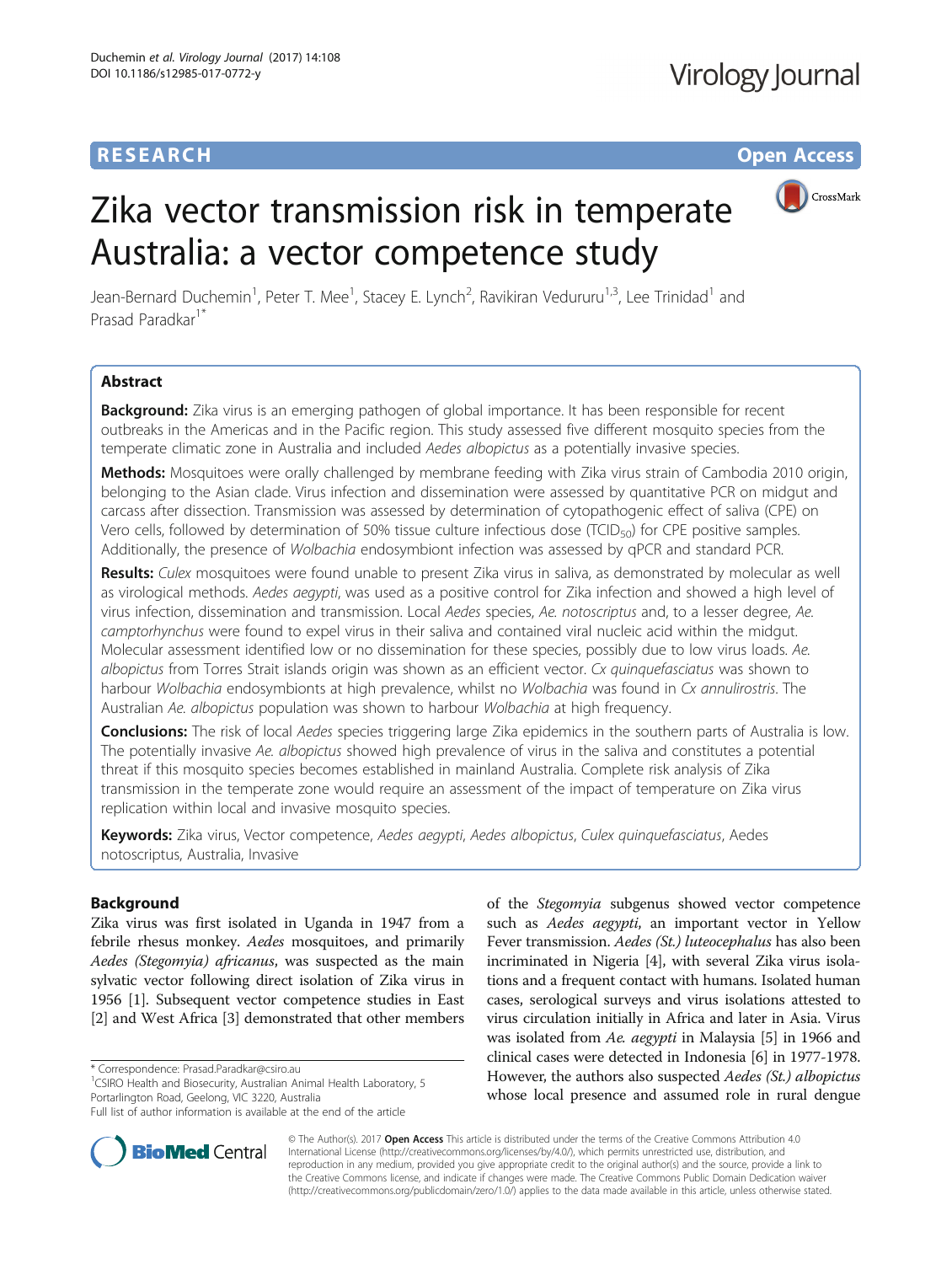transmission made it another possible candidate. More recently, populations of Ae. aegypti [\[7\]](#page-8-0) and Ae. albopictus [[8\]](#page-8-0) in Singapore have been shown efficacious vectors in the laboratory. Since 2007, Zika virus has successively invaded the Pacific region: Yap island in 2007 [\[9, 10](#page-8-0)], then French Polynesia and New Caledonia [\[11\]](#page-8-0) in 2014. In Yap, the most abundantly collected Ae. (St.) hensilli, instead of Ae. aegypti was suspected of being responsible for the outbreak, and was shown experimentally capable of infection and dissemination [\[12\]](#page-8-0). In French Polynesia, the locally abundant Aedes (St.) polynesiensis was found not able to transmit Zika virus [[13\]](#page-8-0). In 2014, Zika virus reached the Americas and Ae. aegypti was shown to be a vector, both by molecular detection in field-collected mosquitoes [[14](#page-8-0)] and experimental infection [\[14](#page-8-0)–[16](#page-8-0)]. The role of other mosquito species is still under question, especially for Culex quinquefasciatus, with conflicting results which either showed it as an efficient experimental vector [[14](#page-8-0), [17](#page-8-0)] or not [[16](#page-8-0), [18](#page-8-0), [19\]](#page-8-0).

With a lack of approved vaccines and antivirals, vector control is a key measure for decreasing the public health burden and risk for Zika virus. Identifying vectors and understanding the transmission mechanism is the first step in designing the best suited vector control policy. Despite the presence of Zika virus in the Pacific region (Micronesia and Polynesia), and that, early in the outbreak, travellers returning to Australia have been found to carry the virus [\[20\]](#page-8-0), no local transmission has been reported. A general consensus identifies the vectors for Zika virus as the same species involved in dengue and chikungunya transmission. Accordingly the global and local risk for Zika virus transmission is set same as dengue and chikungunya risk [[21](#page-8-0), [22\]](#page-8-0). In Australia, Ae. albopictus is exotic to the mainland and with Ae. aegypti's limited distribution, the dengue risk is limited to the Northern tropical regions. Therefore, local populations of Ae. aegypti and potential tropical vectors from Queensland, such as Ae. (Ochlerotatus) vigilax, Ae. (Rampamyia) notoscriptus, and Culex. quinquefasciatus, have been tested for Zika virus vector competence [\[18](#page-8-0)]. From this study, Ae. aegypti was confirmed as the main suspected vector species, with no other local major or associated species demonstrating virus transmission or considered to play any role. Much of Australia is out of the current dengue risk zone, however the temperate southern zones do harbour dense urban populations and can experience warm summer temperatures. The climatic conditions of these zones is close to those of Southern and Western parts of Europe [[23](#page-8-0)]. Endemic mosquito-borne viruses have been shown to trigger outbreaks in Southern parts of Australia: flaviviruses like Kunjin virus and Murray Valley encephalitis virus, as well as alphaviruses like Ross River virus and Barmah Forest virus. Local species such as Aedes camptorhynchus, or populations of Aedes notoscriptus and Culex annulirostris have been implicated in the circulation of these viruses. Incursion of invasive species, such as Ae. albopictus has been detected in the state of Victoria and successfully controlled [\[24](#page-8-0)]. Culex quinquefasciatus has been well established in Victoria and can be captured during summer. Similar to European researchers who have begun to worry about local Zika transmission [\[25](#page-8-0)–[27\]](#page-8-0), in order to address the Zika virus transmission risk in the temperate region of Australia, we have performed vector competence experiments on those mosquito species most frequently captured in close association with human populations. As bacterial endosymbiont, Wolbachia, infection is known to potentially impact on virus infection in insects [[28](#page-8-0)], we have complemented the competence assessment with Wolbachia infection screening for tested mosquito populations. To get a full view of the Zika risk assessment for temperate zones of Australia, we have included Ae. albopictus collected from the top northern Torres Strait Island as a potentially invasive species to mainland Australia.

## **Methods**

## Mosquito sampling

- Aedes (Och.) camptorhynchus samples were collected as larvae in coastal Victorian region of Gippsland (Wellington) (Fig. [1](#page-2-0)). Following 24 h duration transport to the lab, the larvae were reared in trays with fish food pellets (300 mg/ 100 larvae every 2-3 days) to adulthood. Once at imago stage, they were kept at 25 ° C, 65% humidity and under 14:10 day:night photoperiod. Adult mosquitoes were fed 10% sugar solution and starved 24 h before oral virus challenge at 5-8 days old.

- Aedes (Ram.) notoscriptus samples were collected as larvae in the Bellarine (Geelong - Highton), and the Melbourne regions (Fig. [1](#page-2-0)). Conditions of rearing were similar to those of Ae. camptorhynchus.

- Aedes aegypti colony originated from Cairns, Queensland, Australia. They were reared as described above. The 6th, 7th and 11th generations were used for experimental viral challenge.

- Aedes albopictus colony was established from egg batches collected in Hammond Island in the Torres Strait island group, at the top north of Australia, in Dec. 2015. They were reared under the same conditions as described above. The 4th and 9th generations were used for experimental infections.

- Culex annulirostris were from a 50 years old colony which originated in Shepparton, Victoria. Rearing principles followed Mc Donald et al. [[29](#page-8-0)]. This colony has been shown to transmit West Nile virus [\[30\]](#page-8-0).

- Culex quinquefasciatus were from a colony established by our laboratory in 2011, from specimens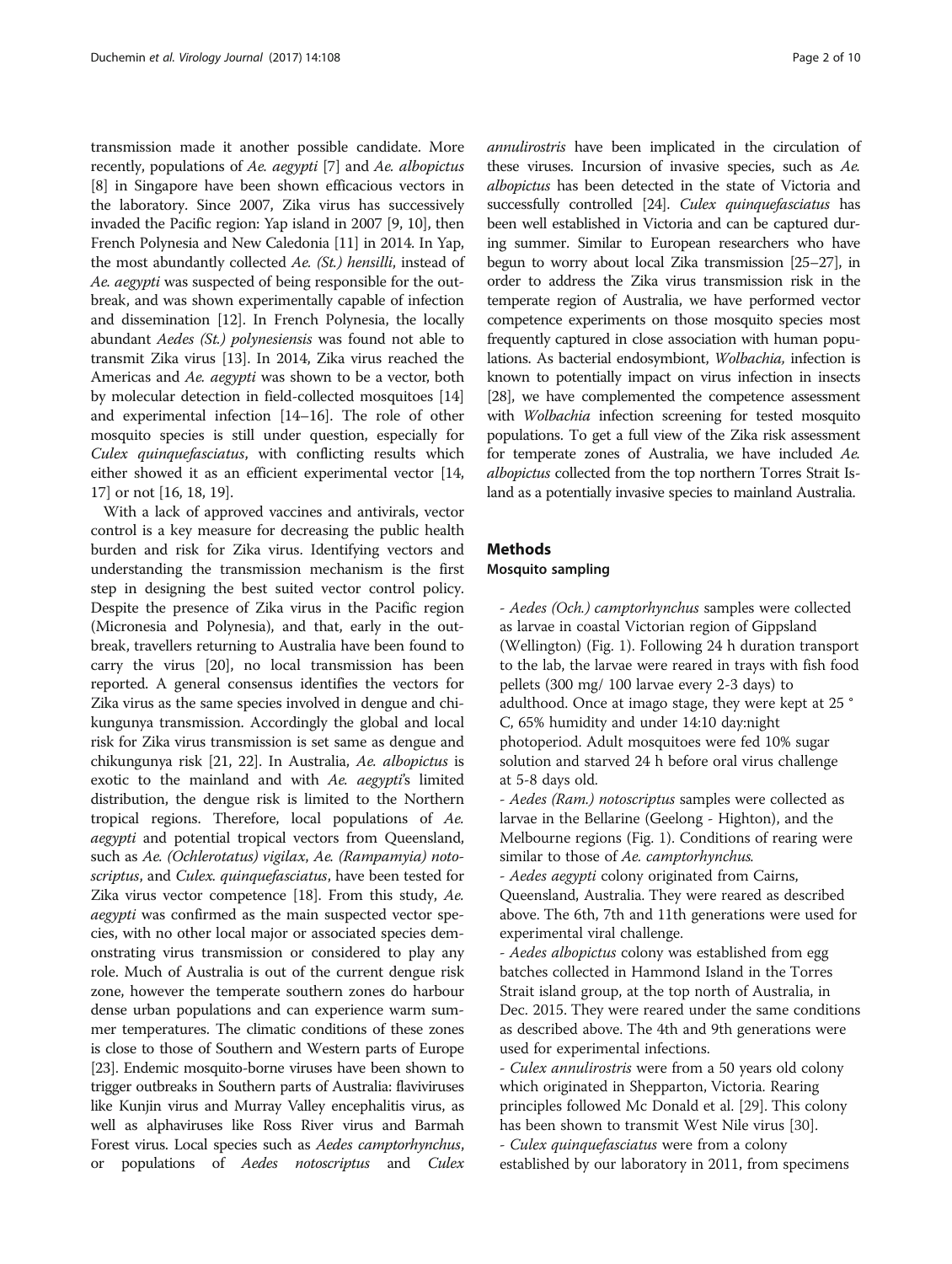<span id="page-2-0"></span>

collected in Geelong, Victoria, Australia. Conditions of rearing are similar to Culex annulirostris, except oviposition occurred in 10 mL cups instead of petri dishes. Samples used for experimental infection correspond to 30th generation.

The experiments were performed under biosafety level 3 (BSL-3) conditions in the insectary at the Australian Animal Health Laboratory.

## Viral strain

Cambodia 2010 (Genbank [KU955593\)](http://www.ncbi.nlm.nih.gov/nuccore/KU955593) [\[31\]](#page-8-0) Zika virus strain was used for Ae. aegypti, Ae. albopictus, Ae. camptorhynchus, Ae. notoscriptus, Cx quinquefasciatus, and Cx annulirostris. It belongs to the Asian/Pacific/American clade [\[32](#page-8-0)] and was passaged once in C6/36 cells and twice in Vero cells before using for mosquito infections.

## Oral challenge

Five to eight days old females were starved the day before being challenged with an infected blood meal  $(TCID_{50}$  $10^{5.6}$ /mL) through membrane feeding using chicken blood and skin. Uninfected chicken blood and skin were provided

by the Small Animal Facility (Australian Animal Health Laboratory) from chicken bred in the laboratory without any arboviral infection. The procedure was conducted with approval from AAHL Animal Ethics Committee. The blood was spiked with Zika virus just before mosquito bloodfeeding. For control, media supernatant was added to the blood before feeding. After one hour, the mosquitoes were anaesthetised with  $CO<sub>2</sub>$  and blood fed females were sorted and kept in a 200 mL cardboard cup at 27.5 °C, 65% humidity and 14:10 day:night photoperiod. The blood-fed specimens were kept for 14 day extrinsic incubation period with 10% sugar solution provided ad libitum.

Sample processing: Specimens were anaesthetised with  $CO<sub>2</sub>$  and saliva was collected as previously described [[33\]](#page-8-0), with a slightly modified protocol. Briefly, after removing mosquito's legs and wings, the proboscis was inserted into a micro-capillary tube containing Foetal Bovine Serum (FBS) and left in place for 20 mins. Micro tubes containing the mix of FBS and expelled saliva were individually stored at -80 °C before virological assessment. Mosquitoes were then dissected in saline phosphate buffer, separating for each individual the midgut, the head with the anterior half of the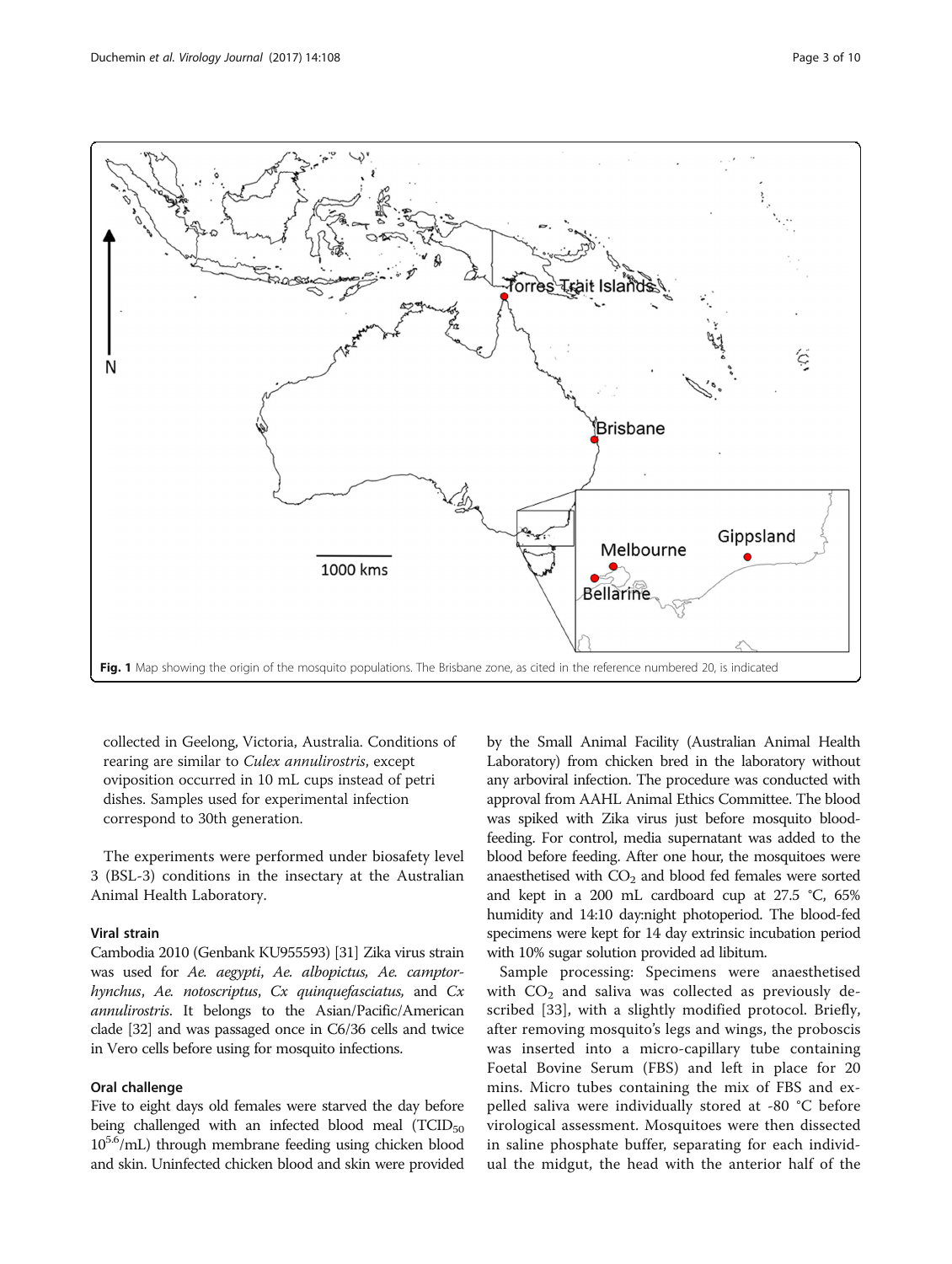thorax, and the rest of the carcass, containing ovaries and remains of the exoskeleton.

Virus titre assessment: Saliva testing was performed in two steps: after adding 80 μL of culture media and centrifuging at 2000 g for 3 min, the cytopathogenic effect (CPE) was tested in duplicates on Vero cells  $(2 \times 25 \mu L)$  at Day 5 post inoculation. For most samples showing CPE, the TCID<sub>50</sub> was calculated from the remaining 30  $\mu$ L using Vero cells as previously described [\[34](#page-8-0)].

Molecular testing: After homogenisation of mosquito tissues by bead beating, RNA was extracted using either MagMax (Thermo Fisher) or RNeasy RNA isolation kit (Qiagen, Australia) as manufacturer's protocol. Ten microliters of RNA was used to prepare cDNA using random hexamers and Superscript-III reverse transcriptase (Thermo Fisher Scientific Inc. Australia) as manufacturer's protocol. A SYBR Green two step real-time PCR assay was designed for detection of Zika viral partial coding sequence (107 bp) of non-structural protein 5 (NS5) (forward primer: 5′-GAACGAGGATCACTGGATGG-3′, reverse primer: 5′-CTCCTGGTATGCGACTCATC-3′). Screening was conducted using the SYBR™ PreMIX Ex Taq™ II (Takara-Bio Inc., China) and run on a QuantStudio™ 6 Flex Real Time PCR System (Applied Biosystems). Cycling conditions were as follows, 95 °C for 30 s, 40 cycles of 95 °C for 5 s, and 60 °C for 30s, before performing melting curve analysis. The theoretical melting point of a Zika positive sample was 85 °C. However the discriminant melting point with our positive control (Cambodia 2010 strain) was fixed to  $80.5 + -0.5$  °C. Dilution curve showed positive signal up to the fourth 10-fold dilution, indicative of a concentration of  $\sim$ 100 TCID<sub>50</sub> / mL. Negative control was a cDNA preparation from Vero cell culture infected with Chikungunya virus. Samples were considered positive if both duplicates had melting temperatures within the positive control range a CT value lower than 40.

## Wolbachia screening

The presence of *Wolbachia* was first assessed for all species except Ae. albopictus, using pools of 5 individual cDNA samples obtained from mosquito carcass of the same species. Screening was performed using a SYBR™ Green based quantitative PCR adaptation of the protocol from Mee et al. [[35](#page-8-0)]. Positive pools were retested by conventional PCR, targeting the coding sequences for 16S ribosomal RNA and Wolbachia surface protein (wsp) [[35](#page-8-0)].

In a second step, prevalence of Wolbachia infection was identified by testing several individuals of each mosquito population, including Ae. albopictus with the two conventional 16S and wsp PCR assays.

## Statistical analysis

Zika infection rate was defined by the number of midguts found positive for viral nucleic acid by qPCR. Similarly,

the dissemination rate was calculated by the number of carcasses found positive by qPCR for viral nucleic. Transmission rate was defined by the number of saliva samples showing CPE in Vero cells over the number tested. These different rates were compared by Fisher exact two-tailed test. Average CT and  $TCID_{50}$  values were respectively compared by Kruskall-Wallis two-tailed tests.

## Results

Vector competence of six mosquito species for transmission of Zika virus have been assessed.

Our results confirm Ae. aegypti as the most efficient vector, with a high rate of midgut infection and dissemination and high virus prevalence and loads in saliva (Table [1\)](#page-4-0).

Ae. albopictus from Australia (Torres Strait Island) was also tested for Zika virus competence and showed high prevalence (>75%) of virus in the saliva at day 14. The  $TCID_{50}$  of virus in the saliva of Ae. aegypti was found to be significantly higher than Ae. albopictus ( $p < 0.0001$ ) and Ae. notoscriptus ( $p = 0.0002$ ) (Fig. [2](#page-4-0)). There was no statistical difference between Ae. albopictus and Ae. notoscriptus  $TCID_{50}$  averages. The CT values for midguts and carcass were significantly lower with Ae. aegypti (Fig. [3b](#page-5-0)).

The results show that two local temperate Aedinae, Ae. notoscriptus and Ae. camptorhynchus, could be infected by Zika virus and deliver virus in their saliva (Table [1\)](#page-4-0). The molecular screening shows moderate dissemination rates (carcass infection, respectively 3 and 12%), much lower than the infection rates (midgut, respectively 34 and 28%) for both species. We found virus in the saliva of Ae. notoscriptus (42%) and Ae. camptorhynchus (13.5%) by assessing the cytopathogenic effect of the saliva on Vero cells. The prevalence of virus in the saliva was lower than that of Ae. aegypti (87%) (Table [1\)](#page-4-0). To confirm the specificity of the CPE in the saliva as presence of Zika virus, we tested 18 CPE positive wells, corresponding to 12 different mosquito samples (3 Ae. aegypti and 9 Ae. notoscriptus, randomly chosen), by qPCR. All samples were positive for the presence of Zika virus RNA, with low CT values (average 16.06, with no difference between the two species) (data not shown).

We did not find any evidence of virus in the saliva of the samples of  $Cx$  quinquefasciatus, and  $Cx$  annulirostris. In addition, no midgut or carcass sample of any Culex species tested positive for viral nucleic acid 14 days post-infection using the Cambodia strain (Table [1\)](#page-4-0).

We have also screened the tested populations for Wolbachia presence using molecular assays. Culex quinquefasciatus were shown to harbour Wolbachia, with 90% prevalence (Table [2](#page-6-0)), but not Cx annulirostris. Wolbachia infection was detected by molecular assay in all of the four Aedes species (Table [2](#page-6-0)). Aedes albopictus was the only species found with 100% infection rate, whilst Ae. aegypti, Ae. notoscriptus and Ae. camptorhynchus showed very low prevalence. Ae. camptorhynchus showed a positive result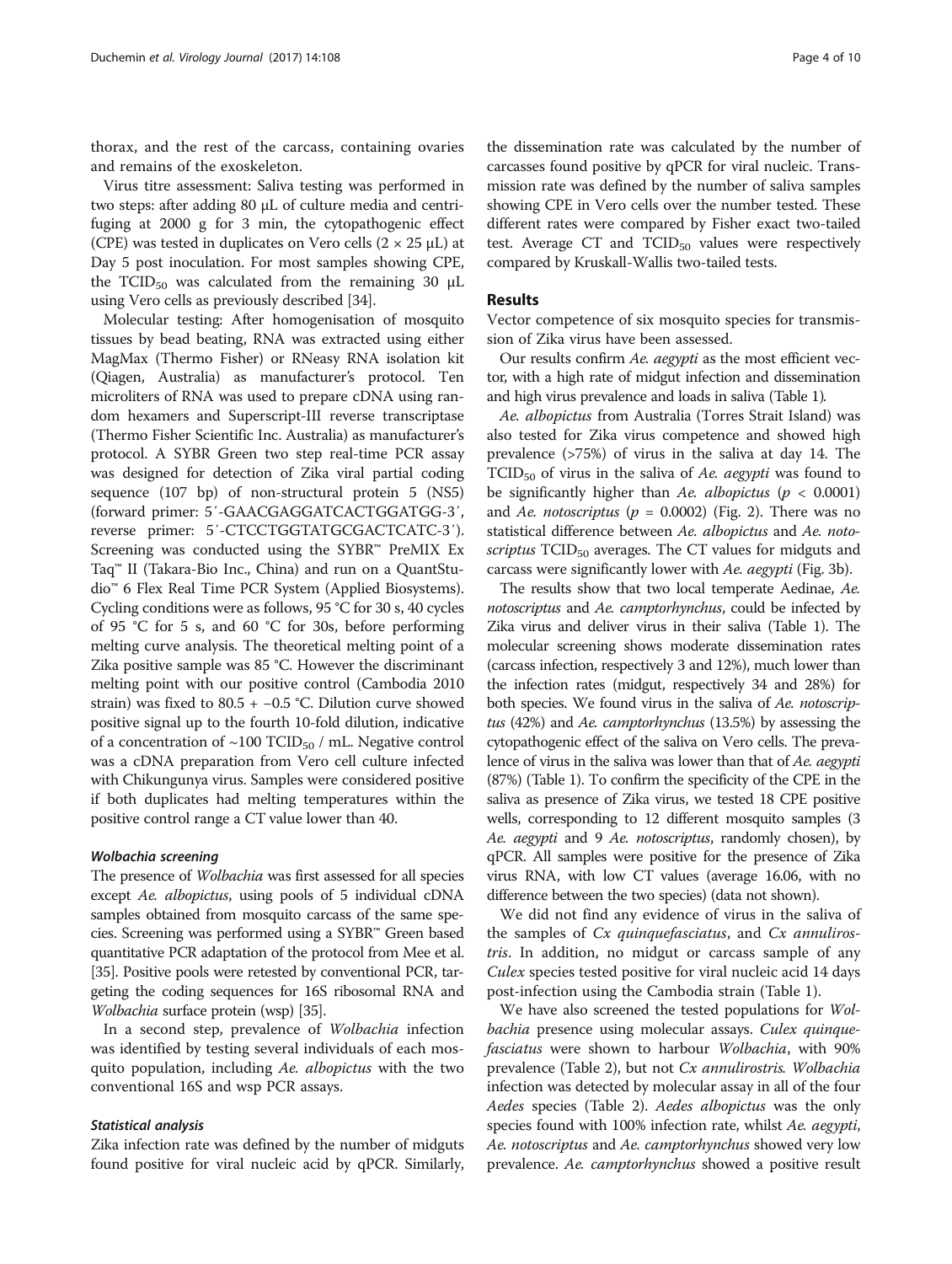| Species                | Infection rate by qPCR<br>positive midguts (%) | Dissemination rate by qPCR<br>positive carcasses (%) | Transmission rate by CPE (%)<br>33/38 (87%) |  |
|------------------------|------------------------------------------------|------------------------------------------------------|---------------------------------------------|--|
| Aedes aegypti          | 40/48 (83%)                                    | 39/47 (83%)                                          |                                             |  |
| Aedes notoscriptus     | 12/35 (34.3%)                                  | $2/59(3.4\%)$                                        | 24/57 (42.1%)                               |  |
| Aedes camptorhynchus   | 5/18 (27.8%)                                   | 5/40 (12.5%)                                         | 5/37 (13.5%)                                |  |
| Aedes albopictus       | 19/26 (73.1%                                   | 19/26 (73.1%)                                        | 20/26 (76.9%)                               |  |
| Culex annulirostris    | 0/32(0%)                                       | 0/32(0%)                                             | 0/32(0%)                                    |  |
| Culex quinquefasciatus | $0/20(0\%)$                                    | $0/20(0\%)$                                          | 0/17(0%)                                    |  |

<span id="page-4-0"></span>Table 1 Infection, dissemination and transmission rate: calculated from prevalence of viral nucleic acid presence in the dissected midguts and carcasses and prevalence of CPE by saliva samples

by qPCR, however this was not confirmed by conventional PCRs targeting 16S and wsp. Sequencing and blast analysis of the amplicons from both standard PCRs confirmed the presences of Wolbachia in Ae. aegypti, Cx quinquefasciatus and Cx pipiens gp.

## **Discussion**

## Culex species

Understanding the importance of Culex species, especially Cx quinquefasciatus, in Zika virus transmission, with conflicting published data, is crucial for the implementation of vector control policies. Several studies addressing this matter have concluded that Culex species may not serve as vectors of Zika virus [[16, 18, 19](#page-8-0)], however two studies found Cx quinquefasciatus as



Mosquito samples producing CPE and given a  $TCID<sub>50</sub>$  value were plotted, by species with number of tested samples. Horizontal bars are means with 95%CI. P-values of two-tailed Mann Whitney tests are presented (ns = not significant). For Ae. camptorhynchus, tests are not applicable due to the low number of values

competent [[14, 17\]](#page-8-0). Our study did not find any viral RNA or infectious virus in the samples of  $Cx$  quinquefasciatus. These results confirmed previous experiments performed using tropical Australian Culex quinquefasciatus [[18\]](#page-8-0), despite the potential differences in genetic background between populations. Culex quinquefasciatus was shown to harbour Wolbachia endosymbionts, with prevalence of 90% (Table [2\)](#page-6-0). Despite the absence of an obvious relationship between Zika vector capacity and Wolbachia natural infection in our results, the screening for associated endosymbionts may be useful in the explanation of discordant results in the different Culex quinquefasciatus vector competence studies. Despite being sometimes a major vector for several arboviruses in Australia [[36](#page-8-0), [37](#page-8-0), [38](#page-8-0)], Cx annulirostris was also not found to transmit Zika virus, at 14 days after oral challenge with Cambodia Zika virus strain. The Cx annulirostris colony used in this study has a long history and originated in Victoria [[29](#page-8-0)]. Given its origin and the probability of major genetic bottleneck and drift, it may represent a very different population than the natural tropical populations tested by Hall-Mendelin et al. [[18](#page-8-0)]. Additionally, this species has been shown to be composed of several cryptic lineages in Australia [\[39\]](#page-8-0). Our study, along with Hall-Mendelin et al. [[18\]](#page-8-0), have used  $Cx$  annulirostris and Cx quinquefasciatus from two different zones of Australia for Zika virus vector competence, with negative results obtained regardless of their source location. This places these species in a safe status conferring to no Zika virus transmission, thereby reducing the need for specific vector control.

## Aedes aegypti

Contrary to the results obtained from Culex species, the data confirm Ae. aegypti as the most efficient vector with a high prevalence of midgut infection and dissemination rate detected by molecular screening and high virus prevalence and loads in the saliva. This species is confirmed of prime epidemiological importance and the Australian population, originating from Queensland, is considered as a major vector [[18](#page-8-0)].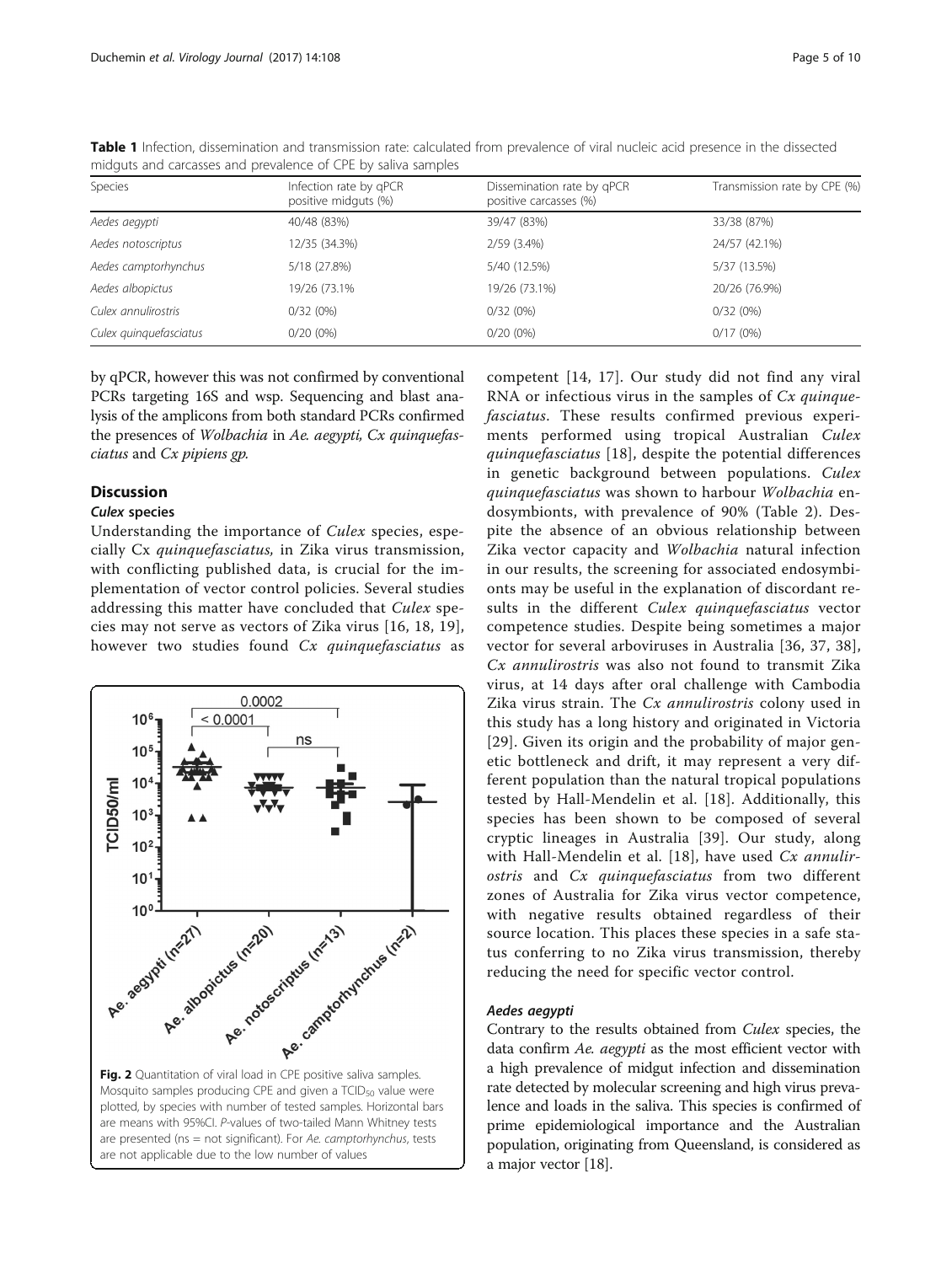<span id="page-5-0"></span>



## Local temperate Australian Aedes

The results of this study demonstrate that two local Aedinae of the temperate zone, Ae. notoscriptus and Ae. camptorhynchus, can be infected by Zika virus and deliver infectious virus in their saliva. Similar to the results of Hall-Mendelin et al. [[18](#page-8-0)] for Ae. notoscriptus and Aedes vigilax (a saltmarsh species belonging to the same subgenus as Ae. camptorhynchus), our results showed moderate infection rates and low dissemination rate for these Aedes species. However, in contrast to Hall-Mendelin et al., our results showed presence of virus in the saliva of these mosquitoes' Victorian populations: 42% and 13.5% of Ae. notoscriptus and Ae. camptorhynchus, respectively. The prevalence of virus in the saliva was lower than that of Ae. aegypti (87%) (Table [1](#page-4-0)). Hall-Medellin et al. reported viral RNA prevalence in saliva at 27% for Ae. aegypti at D14. Our results are closer to the 100% transmission results reported by Li et al. [\[7\]](#page-8-0) who, as we did for saliva, used virological methods (CPE) rather than molecular. Our qPCR molecular test was assessed for relative sensitivity by a dilution curve which showed positive results down to 10−<sup>4</sup> -fold dilution of the initial cDNA from a TCID50 10<sup>6</sup>/ml stock solution, being inconsistent at the  $10^{-5}$  and negative at the  $10^{-6}$  dilution (Fig. 3a). As a further insight of the viral dynamics within the mosquitoes, we tested three whole samples of freshly blood-fed Ae. camptorhynchus which gave an average CT value of 30.03 (SD 1.12), as a relative measure of the initial virus load.

The specimens of the population of this mid-sized species were among the larger of tested samples of the different species. The quantity of ingested virus was probably among the higher. The average CT value for Ae. camptorhynchus midgut samples is lower than this threshold, indicating a probable local replication after the blood meal. For Ae. notoscriptus, the midgut average CT values are similar to the viral input average represented by the whole freshly blood-fed Ae. camptorhynchus specimens (Fig. 3b). However, when positive, the carcass of Ae. notoscriptus shows lower CT values, indicative of replication (Fig. 3c). Our molecular test could have missed some specimens with low level virus load, either in the midgut or in the carcass. The virological method of virus detection by CPE could be a more robust and reliable method and the most informative indicator of transmission.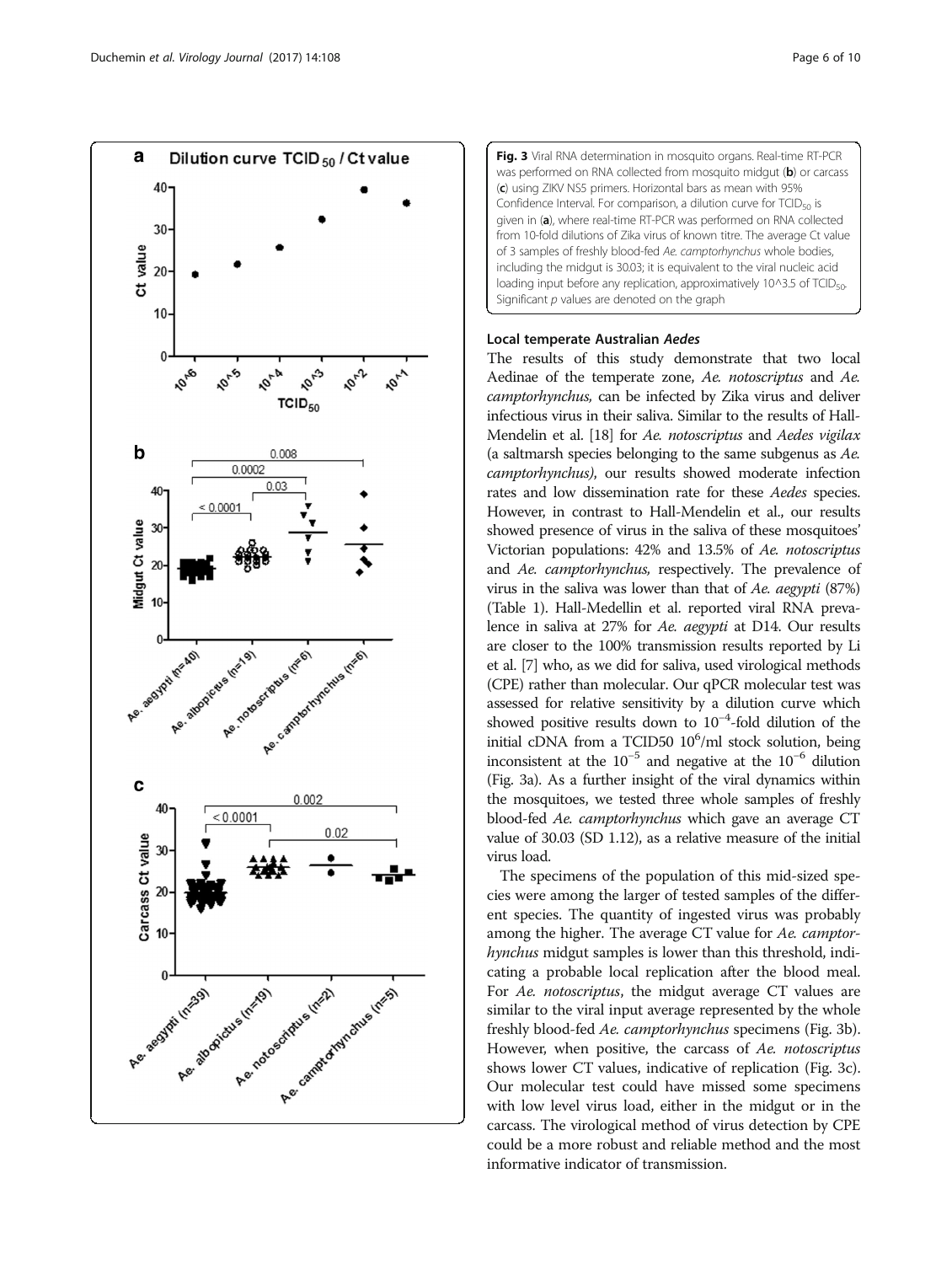| Species                | Pool of 5 mosquitoes |         |           | Individual                  |
|------------------------|----------------------|---------|-----------|-----------------------------|
|                        | qPCR (CT value)      | 16S PCR | Wsp PCR   | Prevalence PCR 16S positive |
| Aedes aegypti          | $+$ (15.7)           | $^{+}$  | $^+$      | 1/14                        |
| Aedes albopictus       | NA.                  | $^{+}$  | <b>NA</b> | 14/14                       |
| Aedes notoscriptus     |                      |         | —         | 1/15                        |
| Aedes camptorhynchus   | $+$ (30.8)           |         |           | 0/15                        |
| Culex quinquefasciatus | $+ (14.3)$           | $^{+}$  | $^+$      | 9/10                        |
| Culex annulirostris    |                      |         |           | 0/15                        |

<span id="page-6-0"></span>Table 2 Wolbachia infection prevalence for the tested mosquito species

Interestingly, following Cornet et al.'s observation, Duschinka et al. [[3](#page-8-0), [14](#page-8-0)] proposed a dynamic model of infection in which a transient window time would be best for transmission. This means that mosquitoes would first tolerate virus replication, then would clear them and would not be able to transmit afterwards. Although this is not the current paradigm for virus vector transmission, a recent study [\[40\]](#page-8-0) has shown that dengue virus would disappear from the saliva of aged Ae. aegypti, potentially supporting this temporal transient infection model, even with the "true" vectors.

Beyond the different methodological approaches, the different results between the vector competence assessments performed on two different populations of Ae. notoscriptus, from either tropical or temperate zones, could be linked to the vector's differences in genetic background. Indeed, Endersby et al. [\[41](#page-8-0)] hypothesised that Ae. notoscriptus could be a complex of cryptic species. Also, screening for Wolbachia by conventional PCR on individual carcass (including ovaries) cDNA shows a very low prevalence of Wolbachia for the temperate zone population of Ae. notoscriptus and absence of positive molecular signal on pools of 5 cDNAs by qPCR. In contrast, a high prevalence of Wolbachia natural infection has previously been described in tropical Ae. notoscriptus populations either from a colony or field samples collected in Brisbane [[42\]](#page-8-0), with this being the same origin as the tropical population tested for Zika virus vector competence [[18\]](#page-8-0). Although natural Wolbachia infection did not influence the dengue virus competence of infected Ae. notoscriptus populations [[42\]](#page-8-0), our study cannot dismiss the possibility of a potential protective effect of natural Wolbachia infection on Ae. notoscriptus for Zika virus infection and could justify further research. It is to be noted that, despite the distance, Ae. notoscriptus has been described as potentially invasive for USA [[43\]](#page-8-0). Aedes notoscriptus from Brisbane has been shown to transmit yellow fever virus better than Ae. aegypti [[44\]](#page-8-0), however Ae. notoscriptus of unknown origin failed to develop infections with the same virus [[45\]](#page-8-0). Aedes notoscriptus from Brisbane area has been previously shown as a poor vector for the four

serotypes of dengue virus [[46\]](#page-9-0). Indeed, populations of this mosquito in its southern distribution range, e.g. the state of Victoria, have not been documented for flavivirus vector competence. No dengue outbreak or documented secondary cases of dengue have been recorded in this region, in the absence of the known dengue vector Ae. aegypti. The contact between human populations and Ae. notoscriptus has been documented in Queensland but not in temperate regions. Aedes notoscriptus has been shown to bite humans 19% of the time for blood meals in residential areas of Brisbane [[47\]](#page-9-0). Its dispersal and survival rates in the same area [[48](#page-9-0)] are similar to Ae. aegypti and identify it as a potential vector in urban areas. Although it is known to be a backyard pest in the southern zones, much of its biology remains to be well defined in order to properly assess risk for transmission. The case of Ae. camptorhynchus is quite different: its ecology is restricted to coastal areas, or around inland brackish zones [\[49](#page-9-0)], with a lower abundance in urban areas [\[50](#page-9-0)], with local exceptions in suburb areas around Melbourne, Victoria (SL, pers. Comm.). It has been shown to be an efficient experimental vector for the Alphavirus, Ross River virus [\[51](#page-9-0)], and epidemiologically important in the natural transmission of this virus [[37\]](#page-8-0). This includes the possibility of vertical transmission for Ross River and Sindbis viruses [[52\]](#page-9-0). Except this current study, its status as vector for flavivirus is unknown. Similar to Ae. notoscriptus, but to a lesser degree, Ae. camptorhynchus showed intermediate levels of vector competence for Zika virus. Both are probably not primary vectors, meaning they may be unable to sustain large outbreaks on their own, unlike Ae. aegypti in tropical areas, however they could be potential candidates to trigger few secondary cases and reinforce outbreaks in the presence of primary vectors. Aedes notoscriptus is known as a backyard pest, due to its abundance and taste for human blood. Aedes camptorhynchus has been shown to be responsible for Ross River virus outbreaks, here too displaying a close proximity with humans. However, a big gap in our knowledge remains: the experiments were performed at 27.5 °C. Whilst the state of Victoria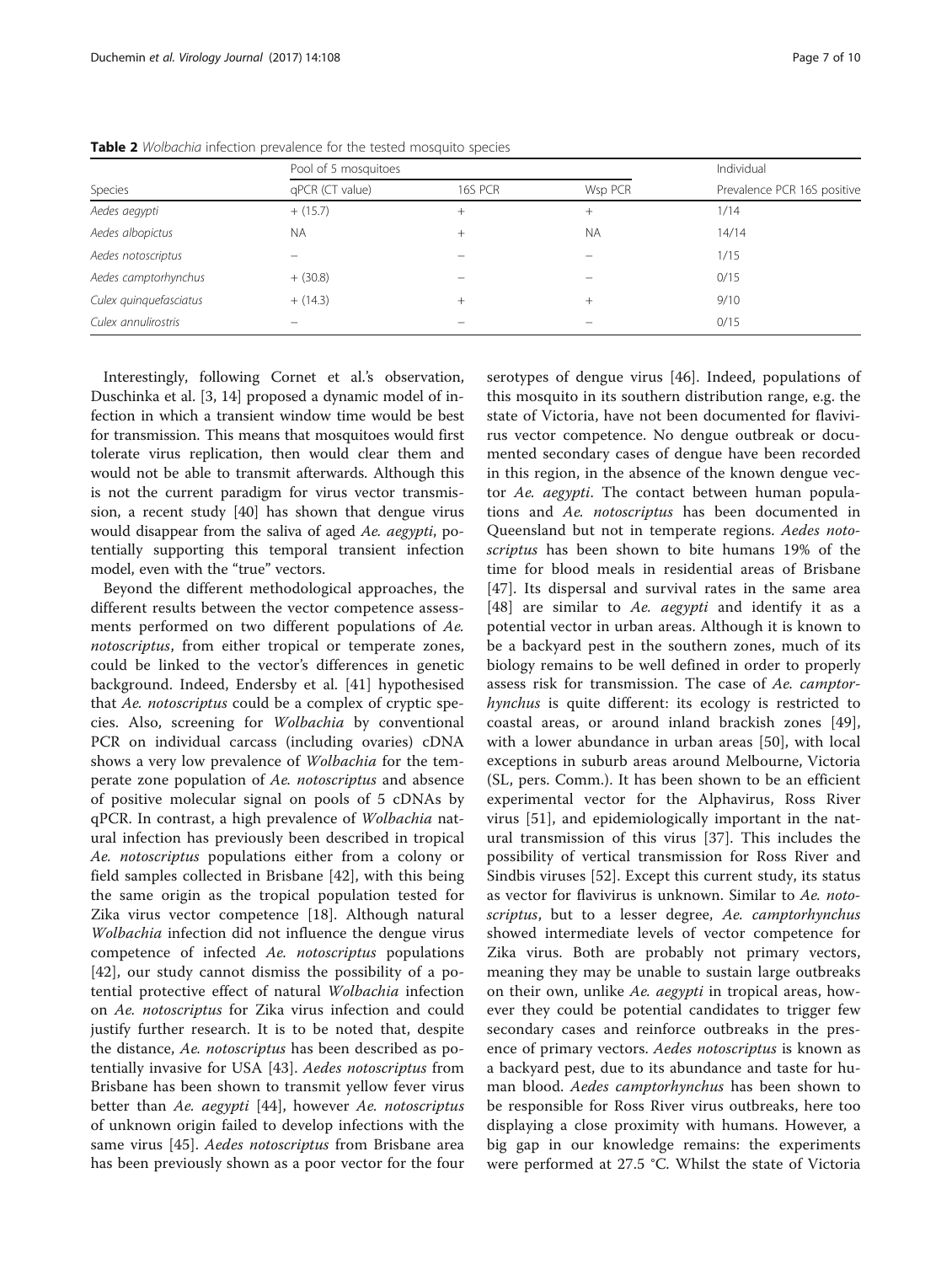can experience very high temperatures and heat waves, on average, summer temperatures are much lower than 25 °C. Performing vector competence experiments at lower temperatures would be useful in establishing a proper risk assessment for local transmission of Zika virus, both by local and potentially invasive species.

## Aedes albopictus

Our results demonstrated that Ae. albopictus, from Australian Torres Strait island, is a competent vector for Zika virus transmission. This is concordant with Wong et al. [[8](#page-8-0)], who tested Ae. albopictus from Singapore and used the dissection of salivary glands and virological method. Beside the methodological approach, with dissection of salivary gland instead of saliva collection, the main differences between the studies are the temperature of rearing (29 °C versus 27.5 °C) and the Zika virus strain (Uganda 1947 strain belonging to the African clade, versus the Cambodia 2010 strain belonging to the Asian clade). Aedes albopictus is considered as an invasive species with a large threat potential [[53](#page-9-0)] at a global level, including Europe [\[27\]](#page-8-0), Africa [[54](#page-9-0)] and Australia. However, variation in results of experimental challenge of vector competence may exist, and could influence greatly the risk model of Zika transmission by Ae. albopictus [[25](#page-8-0)]. Studies have reported low (3%) level of experimental transmission, using either molecular or virology method for virus detection in the saliva of infected individuals of European [\[26\]](#page-8-0) or American [\[15](#page-8-0)] Ae. albopictus populations. With our results, this demonstrates that distant populations of Ae albopictus could show large difference of vector competence. Consequently the risk analysis for this species cannot be carried across different regions, even within comparable climate [[23](#page-8-0)] (Italy and South-Eastern Australia for instance) and needs assessment of local populations of vectors. Interestingly, the tested Aedes albopictus population coming from Torres Trait Islands seems to harbour Wolbachia endosymbionts. The results do not show them protected from being infected and transmitting Zika virus. However, a more quantitative experimental assessment could answer this question more fully.

## Conclusion

The experimental assessment of vector competence for Australian mosquitoes focusing on the temperate region shows different degrees of risk. Culex species are devoid of proof of potential vector competence for Zika virus. Conversely, the potential invader for inland Australia, Ae. albopictus, is shown to be a competent vector, with a potential threat at a similar level as found in Ae. albopictus population in Singapore and very different from European populations. Two native Aedes species show an intermediate level of vector competence, whereby they are probably unable to sustain large outbreaks themselves, but are potential

candidates to trigger some secondary cases. A gap in our knowledge exists in lower temperature assessment of vector competence to better mimic local climatic conditions.

## Abbreviations

cDNA: complementary Desoxyribonucleic Acid; CO<sub>2</sub>: Carbon dioxide; CPE: Cytopathogenic effect; CT value: Cycle threshold value; FBS: Foetal Bovine Serum; PCR: Polymerase Chain Reaction; qPCR: real time Polymerase Chain Reaction; RNA: Ribonucleic Acid; TCID50: 50% tissue culture infectious dose; Wsp: Wolbachia surface protein

## Acknowledgments

- Thanks to the Victorian Department of Health and Human services for help in collection of Aedes camptorhynchus and Aedes notoscriptus mosquito larvae through the Victorian Arbovirus Disease Control program: Barry Curtain (Wellington Shire Council), Lyndon Ray, Rachel Evans and Melanie Renton (City of Greater Geelong) and Nicole Clift (Department of Agriculture and Water Resources). - Thanks to Ary Hoffmann and Jason K Axford (Bio21, University of Melbourne) for Aedes aegypti colony.

- Thanks to Chris Freebairn for collection of eggs of Aedes albopictus and transport to the laboratory under import permit number 2016-01-22120617. - Thanks to Stephen Doggett and Merilyn Geary, (Westmead Hospital, New South Wales, Australia) for the Culex annulirostris colony.

- Thanks to Rhonda Voysey for helping in establishing the colony of Culex quinquefasciatus in Geelong and initial genotyping for Culex pipiens group. - Thanks to Robert B Tesh and Nikolaos Vasilakis (University of Texas Medical Branch, Galveston, USA) and valuable help of Anne-Sophie Brocard, for sending Zika strains under Australian Quarantine import permit 0000340837. Thanks to Assoc/Prof Allison Imrie from the School of Pathology and Laboratory Medicine, University of Western Australia for sending the PRVABC-59 strain.

- Thanks to Shunin Shi for help during the first sets of infections. - Thanks for David Williams (AAHL, Geelong) and Rebecca Feldman (Department of Health & Human Services, Victoria) for linking with the National Arbovirus and Malaria Advisory Committee (NAMAC). - Thanks to Dr. Finn Romanes, Deputy Chief Officer (Department of Health &

Human Services, Victoria) for discussion on results. - Thanks to Paul de Barro for valuable comments on risk analysis of our results. - Finally thanks to Peter Walker (CSIRO Geelong, University of Queensland) having

enthusiastically pushed forward for early work on Zika virus vector competence.

#### Funding

Funding was obtained from CSIRO for laboratory work and Victorian Department of Health for mosquito collection.

#### Availability of data and materials

The datasets used and/or analysed during the current study are available from the corresponding author on reasonable request.

#### Authors' contributions

JBD co-designed the study, performed experimental infection and dissection, analysed data and wrote the initial draft; PTM performed RNA extraction and qPCR; SEL codesigned the study, coordinated mosquito collection in the field and amended the draft; RV designed and optimized the Zika qPCR; LT prepared virus culture and amended the draft; PNP co-designed the study, performed experiment and participated to the drafting. All authors have read and approved the final manuscript.

#### Competing interests

The authors declare that they have no competing interests.

#### Consent for publication

Not applicable

#### Ethics approval

Animal ethics committee approval was obtained for collection of blood from chicken.

## Publisher's Note

Springer Nature remains neutral with regard to jurisdictional claims in published maps and institutional affiliations.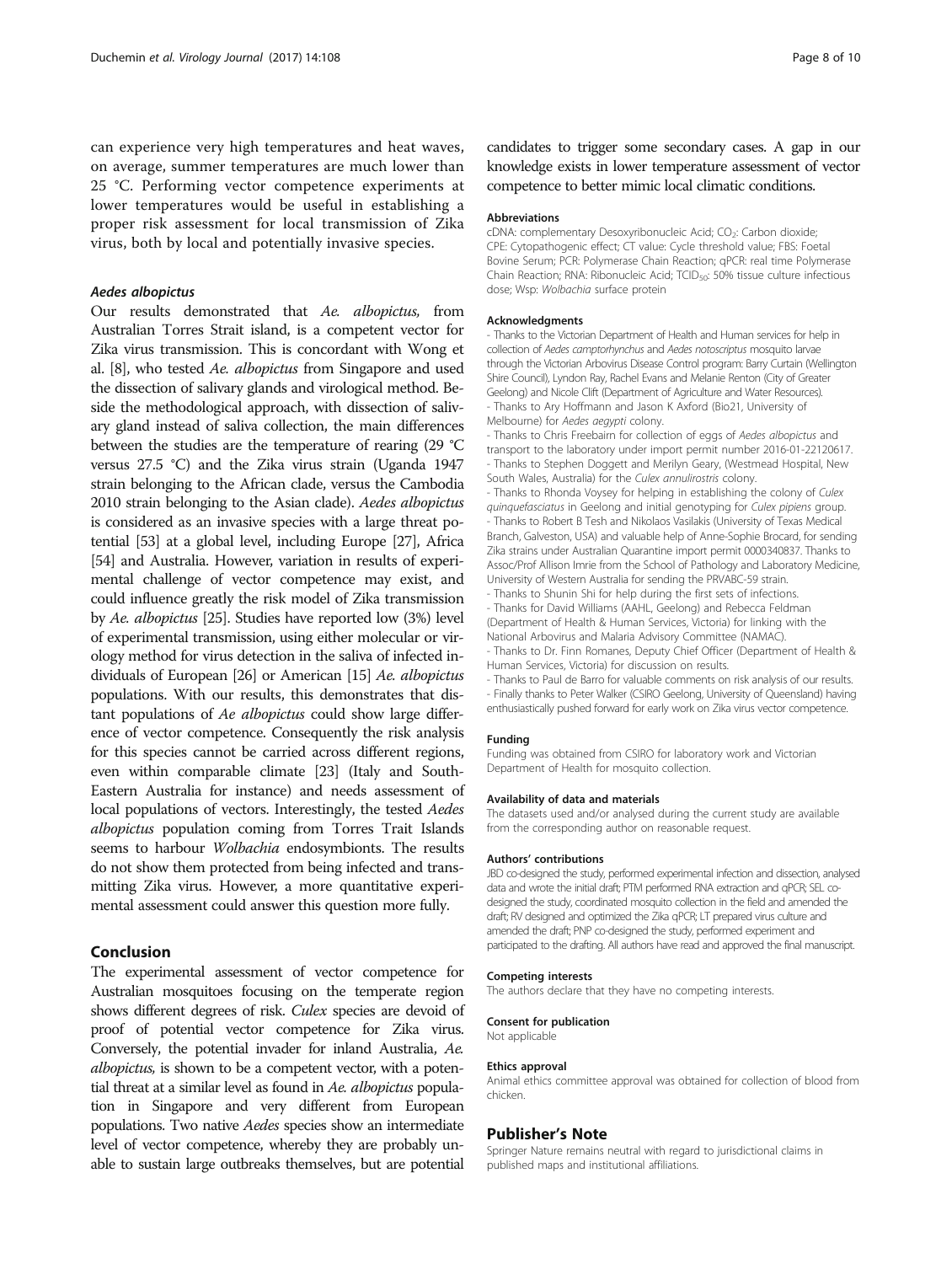## <span id="page-8-0"></span>Author details

<sup>1</sup>CSIRO Health and Biosecurity, Australian Animal Health Laboratory, 5 Portarlington Road, Geelong, VIC 3220, Australia. <sup>2</sup>BioScience Research, Agriculture Victoria, AgriBio, The Centre for AgriBioscience, 5 Ring Rd, La Trobe University Campus, Bundoora, VIC 3083, Australia. <sup>3</sup>School of Applied Sciences, RMIT University, Bundoora, VIC 3083, Australia.

## Received: 13 December 2016 Accepted: 1 June 2017 Published online: 09 June 2017

### References

- 1. Weinbren MP, Williams MC. Zika virus: further isolations in the Zika area, and some studies on the strains isolated. Trans R Soc Trop Med Hyg. 1958;52:263–8.
- 2. Boorman JP, Porterfield JS. A simple technique for infection of mosquitoes with viruses; transmission of Zika virus. Trans R Soc Trop Med Hyg. 1956;50:238–42.
- 3. Cornet M, Robin Y, Adam C, Valade M, Calvo MA. Transmission expérimentale comparée du virus amaril et du virus Zika chez Aedes aegypti L. (S). Cah ORSTOM, sér Etat méd et Parasitol. 1979;17:47–53.
- Lee VH, Moore DL. Vectors of the 1969 yellow fever epidemic on the Jos plateau, Nigeria. Bull World Health Organ. 1972;46:669–73.
- Marchette NJ, Garcia R, Rudnick A. Isolation of Zika virus from Aedes aegypti mosquitoes in Malaysia. Am J Trop Med Hyg. 1969;18:411–5.
- 6. Olson JG, Ksiazek TG, Suhandiman, Triwibowo. Zika virus, a cause of fever in central java, Indonesia. Trans R Soc Trop Med Hyg. 1981;75:389–93.
- 7. Li MI, Wong PS, Ng LC, Tan CH. Oral susceptibility of Singapore Aedes (Stegomyia) aegypti (Linnaeus) to Zika virus. PLoS Negl Trop Dis. 2012;6:e1792.
- 8. Wong PS, Li MZ, Chong CS, Ng LC, Tan CH. Aedes (Stegomyia) albopictus (Skuse): a potential vector of Zika virus in Singapore. PLoS Negl Trop Dis. 2013;7:e2348.
- 9. Lanciotti RS, Kosoy OL, Laven JJ, Velez JO, Lambert AJ, Johnson AJ, Stanfield SM, Duffy MR:. Genetic and serologic properties of Zika virus associated with an epidemic, yap state, Micronesia, 2007. Emerg Infect Dis. 2008;14: 1232–9.
- 10. Duffy MR, Chen TH, Hancock WT, Powers AM, Kool JL, Lanciotti RS, Pretrick M, Marfel M, Holzbauer S, Dubray C, et al: Zika virus outbreak on Yap Island, Federated States of Micronesia. N Engl J Med. 2009;360:2536–43.
- 11. Dupont-Rouzeyrol M, O'Connor O, Calvez E, Daurès M, John M, Grangeon JP, Gourinat AC: Co-infection with Zika and dengue viruses in 2 patients, New Caledonia, 2014. Emerg Infect Dis. 2015;21:381–2.
- 12. Ledermann JP, Guillaumot L, Yug L, Saweyog SC, Tided M, Machieng P, Pretrick M, Marfel M, Griggs A, Bel M, et al: Aedes hensilli as a potential vector of Chikungunya and Zika viruses. PLoS Negl Trop Dis. 2014;8:e3188.
- 13. Richard V, Paoaafaite T, Cao-Lormeau VM. Vector competence of French Polynesian Aedes aegypti and Aedes Polynesiensis for Zika virus. PLoS Negl Trop Dis. 2016;10:e0005024.
- 14. Duschinka RD, Guedes DRD, Paiva MHS, Donato MMA, Barbosa PP, Krokovsky L, dos S. Rocha SW, Saraiva KLA, Crespo MM, Barbosa RMR, et al: Zika virus replication in the mosquito Culex quinquefasciatus in Brazil. 2016. <https://doi.org/10.1101/073197>
- 15. Chouin-Carneiro T, Vega-Rua A, Vazeille M, Yebakima A, Girod R, Goindin D, Dupont-Rouzeyrol M, Lourenço-de-Oliveira R, Failloux AB: Differential susceptibilities of Aedes aegypti and Aedes albopictus from the Americas to Zika virus. PLoS Negl Trop Dis. 2016;10:e0004543.
- 16. Fernandes RS, Campos SS, Ferreira-de-Brito A, Miranda RMd, Barbosa da Silva KA, Castro MGd, Raphae LMS, Brasil P, Failloux AB, Bonaldo MC, Lourenço-de-Oliveira R. Culex quinquefasciatus from Rio de Janeiro Is Not Competent to Transmit the Local Zika Virus. PLoS Negl Trop Dis. 2016;10(9):e0004993.
- 17. Guo XX, Li CX, Deng YQ, Xing D, Liu QM, Wu Q, Sun AJ, Dong YD, Cao WC, Qin CF, Zhao TY: Culex pipiens quinquefasciatus: a potential vector to transmit Zika virus. Emerging Microbes & Infections. 2016;5:e102.
- 18. Hall-Mendelin S, Pyke AT, Moore PR, Mackay IM, McMahon JL, Ritchie SA, Taylor CT, Moore FAJ, AF vdH: Assessment of local mosquito species incriminates Aedes aegypti as the potential vector of Zika virus in Australia. PLoS Negl Trop Dis. 2016; 10:e0004959.
- 19. Amraoui F, Atyame-Nten C, Vega-Rúa A, Lourenço-de-Oliveira R, Vazeille M, Failloux AB. Culex mosquitoes are experimentally unable to transmit Zika virus. Euro Surveill. 2016;21(35).
- 20. Pyke AT, Daly MT, Cameron JN, Moore PR, Taylor CT, Hewitson GR, Humphreys JL, R. G: Imported Zika virus infection from the Cook Islands into Australia, 2014. PLOS Currents Outbreaks. 2014;6:1–8.
- 21. Gyawali N, Bradbury RS, AW. Taylor-Robinson AW The global spread of Zika virus: is public and media concern justified in regions currently unaffected? Infect Dis Poverty. 2016;5:37.
- 22. Nah K, Mizumoto K, Miyamatsu Y, Yasuda Y, Kinoshita R, Nishiura H. Estimating risks of importation and local transmission of Zika virus infection. PeerJ. 2016;4:e1904.
- 23. Peel MC, Finlayson BL, McMahon TA. Updated world map of the Köppen-Geiger climate classification. Hydrol Earth Syst Sci. 2007;11:1633–44.
- 24. Knope KE, Kurucz N, Doggett SL, Muller M, Johansen CA, Feldman R, Hobby M, Bennett S, Sly A, Lynch S, et al: Arboviral diseases and malaria in Australia, 2012-13: annual report of the National Arbovirus and malaria advisory committee. Commun Dis Intell Q Rep. 2016;40:E17–47.
- 25. Guzzetta G, Poletti P, Montarsi F, Baldacchino F, Capelli G, Rizzoli A, Rosà R, Merler S: Assessing the potential risk of .Zika virus epidemics in temperate areas with established Aedes albopictus populations. Euro Surveill. 2016;21: 30199.
- 26. Di Luca M, Severini F, Toma L, Boccolini D, Romi R, Remoli ME, Sabbatucci M, Rizzo C, Venturi G, Rezza G, Fortuna C: Experimental studies of susceptibility of Italian Aedes albopictus to Zika virus. Euro Surveill. 2016;21: 30223.
- 27. Jupille H, Seixas G, Mousson L, Sousa CA, Failloux A-B. Zika virus, a new threat for Europe? PLoS Negl Trop Dis. 2016;10:e0004901.
- 28. Hedges L, Brownlie J, O'Neill S, Johnson K. Wolbachia and virus protection in insects. Science. 2008;322:702.
- McDonald G, Smith R, Shelden G. Laboratory rearing of Culex annulirostris Skuse (Diptera, Culicidae). J Aust ent Soc. 1977;16:353–8.
- 30. Paradkar PN, Duchemin JB, Rodriguez-Andres J, Trinidad L, Walker PJ. Cullin4 is pro-viral during West Nile virus infection of Culex mosquitoes. PLoS Pathog. 2015;11:e1005143.
- 31. Ladner JT, Wiley MR, Prieto K, Yasuda CY, Nagle E, Kasper MR, Reyes D, Vasilakis N, Heang V, Weaver SC, et al: Complete genome sequences of five Zika virus isolates. Genome Announc. 2016;4:e00377–16.
- 32. Lanciotti RS, Lambert AJ, Holodniy M, Saavedra S, Signor LD. Phylogeny of Zika virus in Western hemisphere, 2015. Emerg Infect Dis. 2016;22:933–5.
- 33. Anderson SL, Richards SL, Smartt CT. A simple method for determining arbovirus transmission in mosquitoes. J Am Mosq Control Assoc. 2010;26:108–11.
- 34. Reed LJ, Muench H. A simple method of estimating fifty per cent endpoint. Am J Hyg. 1938;27:493–7.
- 35. Mee PT, Weeks AR, Walker PJ, Hoffmann AA, Duchemin JB. Detection of low-level Cardinium and Wolbachia infections in Culicoides. Appl Environ Microbiol. 2015;81:6177–88.
- 36. Russell R. A review of the status and significance of the species within the Culex pipiens group in Australia. J Am Mosq Control Assoc. 2012;28:24–7.
- 37. Russell RC. Ross River virus: ecology and distribution. Annu Rev Entomol. 2002;47:1–31.
- 38. Jansen CC, Webb CE, Northill JA, Ritchie SA, Russell RC, Van Den Hurk AF. Vector competence of Australian mosquito species for a north American strain of West Nile virus. Vector-Borne and Zoonotic Diseases. 2008;8:805–11.
- 39. Hemmerter S, Šlapeta J, Beebe N. Resolving genetic diversity in Australasian Culex mosquitoes: incongruence between the mitochondrial cytochrome c oxidase I and nuclear acetylcholine esterase 2. Mol Phylogenet Evol. 2009;50:317–25.
- 40. Ye YH, Chenoweth SF, Carrasco AM, Allen SL, Frentiu FD, van den Hurk AF, Beebe NW, EA. M: Evolutionary potential of the extrinsic incubation period of dengue virus in Aedes aegypti. Evolution. 2016;70:2459–69.
- 41. Endersby NM, White VL, Chan J, Hurst T, Rašic G, Miller A, AA H: Evidence of cryptic genetic lineages within Aedes notoscriptus (Skuse). Infect Genet Evol. 2013;18:191–201.
- 42. Skelton E, Rances E, Frentiu FD, Kusmintarsih ES, Iturbe-Ormaetxe I, Caragata EP EP, Woolfit M, O'Neill SL: A native Wolbachia Endosymbiont does not limit dengue virus infection in the mosquito Aedes notoscriptus (Diptera: Culicidae). J Med Entomol. 2016;53:401–8.
- 43. Peterson AT, Campbell LP. Global potential distribution of the mosquito Aedes notoscriptus, a new alien species in the United States. Journal of Vector Ecology. 2015;40:191–4.
- 44. van den Hurk AF, McElroy K, Pyke AT, McGee CE, Hall-Mendelin S, Day A, Ryan PA, Ritchie SA, Vanlandingham DL, Higgs S: Vector competence of Australian mosquitoes for yellow fever virus. Am J Trop Med Hyg. 2011;85: 446–51.
- 45. Russell R, Mukwaya L, Lule M. Laboratory studies on the transmission of yellow fever virus by Aedes (Finlaya) notoscriptus (Dipt., Culicidae). Aust J Exp Biol Med Sci. 1977;55:649–51.